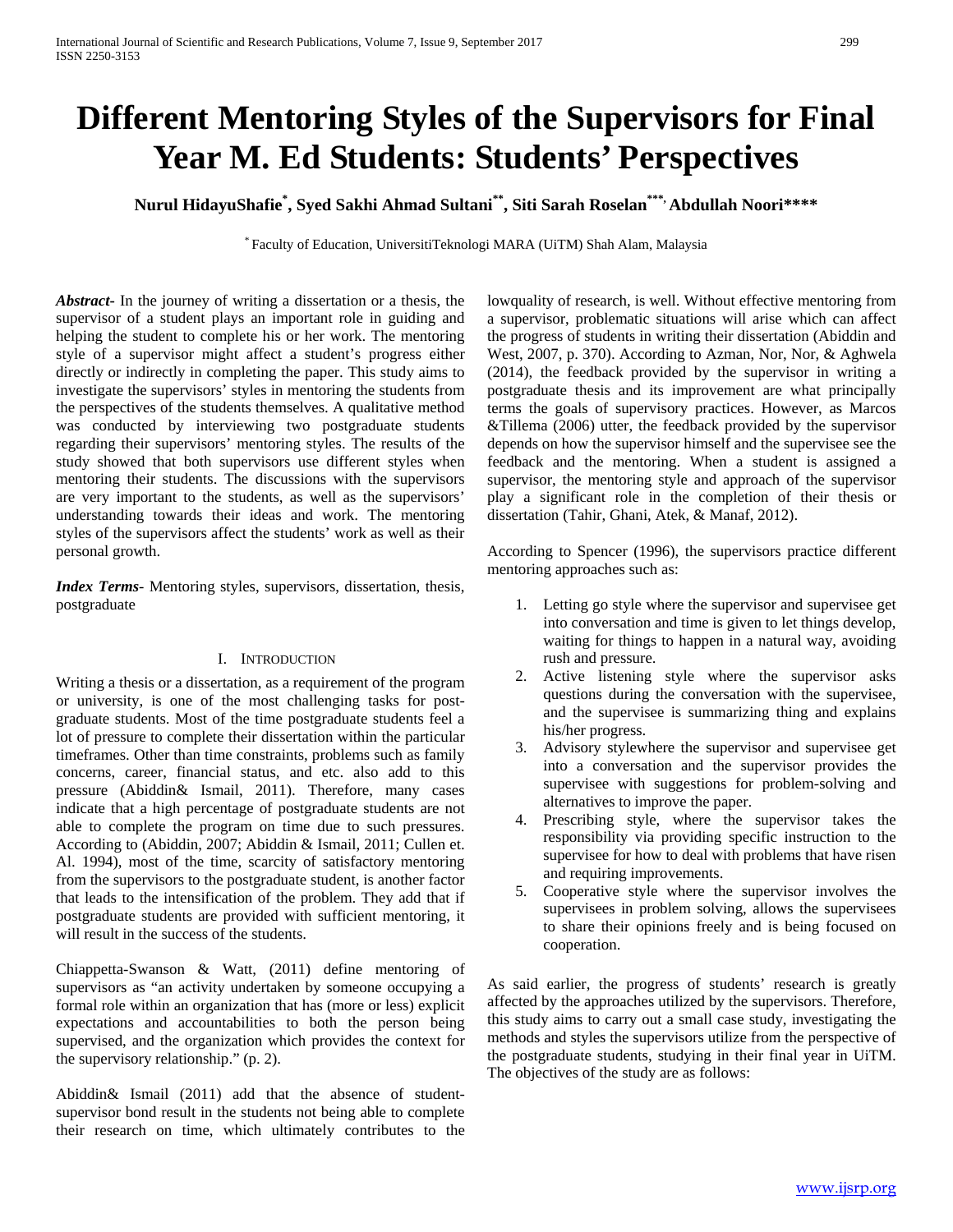- 1) To investigate the supervisory styles or approaches of the supervisors for the Master of Education (M.Ed) final year students from the perspectives of the students;
- 2) To investigate the perceptions of Master of Education (M.Ed) final year students toward the supervisory styles or approaches of the supervisors;

## II. REVIEW OF RELATED LITERATURE

Mentor and mentoring and mentorship can be traced back in the ancient Greek mythology—*The Odyssey.* (Ismail et al., 2015; Grogan, Eviner, and Hobbie, 2012; Malloy, n. d.; Clutterback, 1991, cited in Zainal Abiddin, 2006). As explained, mentor was the name of mythological character in the Greek mythology— The Odyssey—and who was is trusted by Odysseus to look after his son Telemachus' education and training before the *Trojan War*. Indeed, the mentor once changed into a "vehicle of the goddess" Athena so that she can appear physically on earth to train and guide Telemachus—Odysseus's Son. Looking back at the history of *mentor*, it can surely be concluded that mentor is someone who provides guidance to less a knowledgeable person. According to Research Council (2016), "mentoring is defined as a close relationship between a graduate student and a faculty member who provides guidance, support and research advice in an individualized manner" (p. 1).

There are a numerous studies on different aspects of mentors, mentee and mentorship—ranging from qualities and effects to students' and mentors perception mentorship; the most most studies this type in the realm of higher education include Korver and Tillema (2014), Ismail et al. (2015), Sidhu et al. (2013), Azure (2016).

Korvor and Tillema (2014) conducted their study on 37 teacher assistants and 31 teacher education students in higher education to find out mentoring approaches and how it affects perception of feedback provision. From the three types mentoring approaches—prescriptive, situational and initiator—the study found out that two approaches (prescription and initiator approaches) were dominantly used. In fact, the majority of the supervisors used prescriptive method of providing guidance. In this study, the role of the supervisor as an *encourager* was reported absent. The study also found out that supervisors had different views on feedback provision—mentors "overrated" their feedback while students saw it negative.

Sidhu et al. (2013) conducted a study on 66 postgraduate students in two Malaysian public universities to explore the students' experience of being a supervisee during their research. The result of this study showed that the supervisees were "moderately" pleased with the quality of supervision provided by their supervision. In addition, the study found the most important qualities of a good supervisor, from the students' perspective, were motivator and "confidence booster", be good research role models, knowledgeable in research methodology, good communicators and "constructive feedback provider". Finally, the finding of this research study showed that the supervisors enthusiasm for supervision was at its peak at the beginning of the research process and steadily decreased toward the final stages of research, where, as reported, students faced numerous challenges. A similar study by Azure (2016) on Ghanaian graduate students found out "three most important attributes of supervisors as perceived by graduate students were: supervisors should be friendly, approachable and flexible; knowledgeable and resourceful; and encourage students to work and plan independently" (p. 1). Finally, Azure's study revealed that successful and help supervision means that supervisors are capable of establishing noble and professional relationships with supervisees; provide assistance and guidance; and gives constant motivation and encouragement.

The effect and importance of communication and support and assistance (which was indicated in Azure's study) on supervisees' self-confidence was studied by Ismail et al. (2015). The researchers' study on 150 research students in Malaysia showed that effective communication and support from the supervisor's side had a direct effect on supervisees' selfconfidence. That is to say, good communication between the mentor and mentee and the support received from the mentor, boosted supervisees self-confidence.

These studies have paved a good foreground for the present small-scale in-depth case study. In the present study, we are going to find out the approaches which supervisors use while providing feedback and students' perception of supervision, in general, and of approaches, in particular. The framework of this study is the MERID (Mentor roles in dialogue) model, which was developed by Hennisen et al (2008, cited in Crasborn et al, 2011). In this model, there are four roles or styles of mentoring which are initiator, imperator, encourager and advisor. Based on this model, the study would figure out which of these roles fit the mentoring styles that the supervisors of this study have.

## III. RESEARCH METHODOLOGY

In the present study, the researchers employed a case study method in order to extract an in-depth understanding of the issue. A case study according to Richards (2011) can be referred to as a detailed study of an individual, a small group, an organization, community, or even a country. The sample/participants of the study were two postgraduate final year M.A TESL students, studying in UiTM. Furthermore, semi-structured interviews were used as the main instrument to collect data for the study. Berg (1989) utters that semi-structured interview is conducted in "a systematic and consistent order, but it allows the interviewers sufficient freedom to digress; that is, the interviewers are permitted to inquire far beyond the answers to their prepared and standardized questions" (p. 17).

In addition, the two respondents interviewed for this case study were both final year students of Master's in Education (M.Ed), in UniversitiTeknologi MARA (UiTM). Respondent 1 was a final year M.Ed student of Education Management and Leadership course, while Respondent 2 was a final year M.Ed student of Teaching English as Second Language (TESL) course. The interview sessions were conducted in two sessions, each session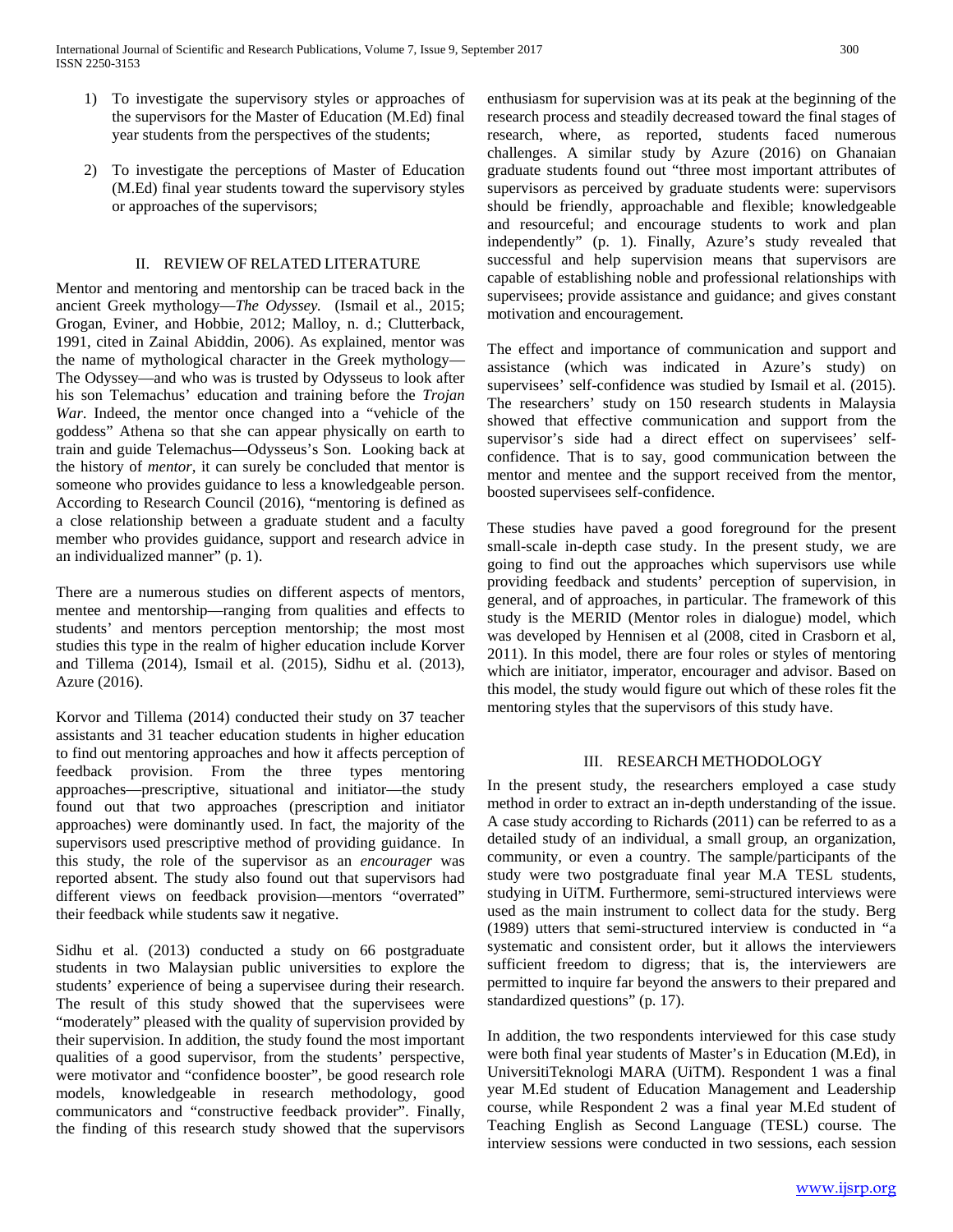with one respondent which took about 20 to 45 minutes. The interview consisted of two sections: the first section inquired about the mentoring styles of their supervisors, and the second section inquired their perceptions toward the styles and approaches used by the supervisors.

## IV. DATA ANALYSIS

In this section, the findings of the data will be presented according to the two objectives stated for this case study which are; 1) investigating the mentoring styles of the supervisor, and 2) investigating the students' attitudes towards the mentoring styles. For the data analysis of this study, the researchers first transcribed the interview transcripts from both respondents, and then used the thematic coding to categorize the findings based on the themes that emerged from the transcribed interview.

### **Objective 1: The mentoring styles of the supervisors**

## **"Letting go style"**

The first mentoring style identified by the researchers is the letting go style. The first respondent's supervisor popularly used the method. The quotations from the first respondent are as below:

*"Whenever I have something to refer or to discuss, only then I would contact her and arrange a meeting…but…but…ermm…throughout the research period, we would contact each other through emails and whatsapps." (R2, lines 21-24).*

*"I think she's flexible because I have no idea. She's very cool because she's very friendly, very motherly. She's more of a 'let go' type of mentor." (R2, lines 41-43)*

*"…you get very comfortable to share your thoughts even though some of your thoughts might be too much or too ambitious but she's a mother kind of figure, you can like share everything." (R2, lines 49-52)*

*"I feel okay, I feel flexible, I don't really feel pressured." (R2, lines 152).*

## **"Active listening style"**

The next mentoring style that could be found from the interviews is the active listening style. Throughout the interviews of both respondents, it was found out that both supervisors have active listening style when supervising and mentoring the respondents. The quotations from both respondents are as below:

*"…but when I went to see her, she would read or she…if she didn't understand, she would keep on asking questions." (R1, lines 168 – 169).*

*"…she's not someone who just briefly go through, but she will be like, emm…trying to understand what we are…I'm trying to…say...trying to show...*" *(R1, lines*  $27 - 29$ *).* 

*"…she will like throw a few questions, like, 'You really wanna do this? …Sometimes it's good for you to think negatively, you will think of the issues that will come up.' She kinda do that, even though she's kinda very supportive at the same time." (R2, lines 107 – 111).*

*"…I told her this is how they do things, it's very different and very e-conventional and she likes it and she's like you should do this. If you are very into it, do it!" (R2, lines 78 – 81).*

### **Advisory style**

Finally, the last mentoring style that could be found in the data is the advisory mentoring style. The advisory mentoring style in this study applies to the supervisor for the first respondent only. As compared to the supervisor for the second respondent, the first respondent explained that her supervisor did provide her some directive advices whenever the supervisor felt necessary. Below are the quotations from the first respondent:

*"…sometimes, yes, but then, she would give you…a few…aaaa…options on how you could improve it. How you could improvise it" (R1, lines 181 – 182).*

*"…sometimes she accepts it, sometimes if the thing is not strong enough, she would accept but aaa…she would ask me to find for something that will make it…to strengthen my justification…" (R1, lines 295 – 297).*

*"Yeah, she allowed me to defend, but if let's say, it's still em…if she still think that my point is invalid or whatever, she will just say 'I think you do not need to put that in, just omit it" (R1, lines 329 – 331).*

## **Objective 2: The students' perspectives towards the mentoring style**

## **Valued discussions with supervisors**

The first theme for the second objective is the respondents valued discussions with their supervisors. When interviewing the respondents, they agreed that during the discussion or meeting, they would prefer if that time was fully used to discuss about their dissertation only and not interrupted with other activities. They valued the inputs from the discussions that they had with their supervisors as per reported below:

*"…if she reads it beforehand, at least she just highlighted what she didn't understand and then we can discuss later on, because if I had to wait for her reading, it will be like, okay, just finished chapter 1, chapter 2 (laughed). Sometimes I wanted to ask her something that I want to discuss longer with her…" (R1, lines 244 – 248).*

*"Sometimes she reads beforehand, so it's easier, it's just, emm…focused on what she wanted to ask me and then I can straight away discuss with her what I wanted to ask her. That one is more effective" (R1, lines 260 – 263).*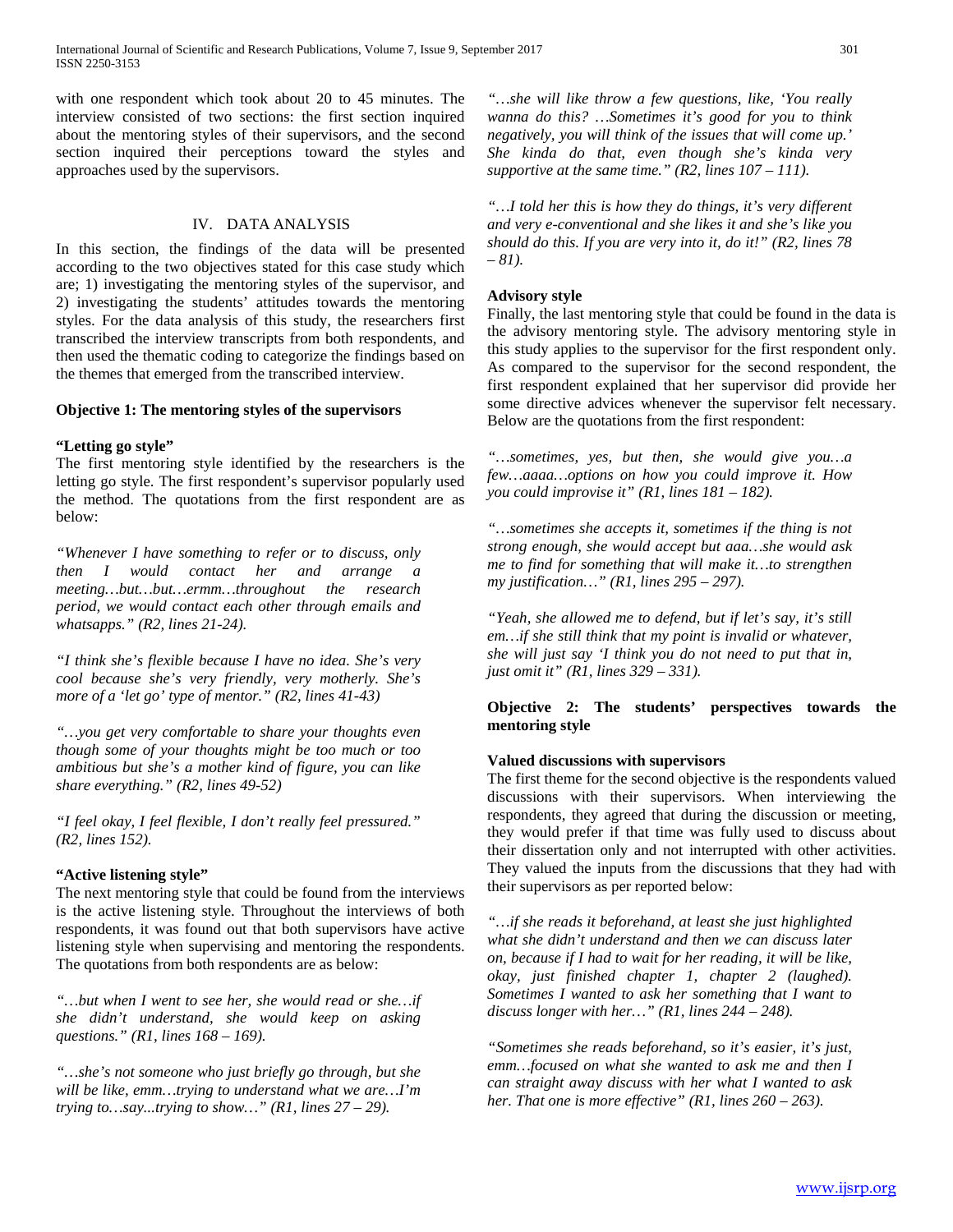*"I feel like we talked forever but it was only 45 minutes. But there was a lot of input even though we chit chat a bit around stuff, yeah" (R2, lines 87 – 89).*

*"We always go straight to the point …only after do we chat about life" (R2, lines 92 – 94).*

## **Appreciate understanding from supervisors**

The second theme that emerged under this objective is the respondents appreciated understanding from their supervisors. From the interviews with the respondents, they remarked several times that they were grateful to have supervisors who understood what they wanted to do for their dissertations. They mentioned that some of their classmates had supervisors who would ask them to change some big parts of their dissertations, but they experienced none of the issues with their supervisors as they tried to understand the intentions of the respondents.

*"She would just like guide me and ask me what I'm comfortable with and then just…go with it" (R2, lines 107- 109).*

*"Yeah, she would usually lay things out 'like now you pick, you know your cards better, you know what could happen so pick your card" (R2, lines 131 – 134).*

*"…it's not that I need to do major amendments, it's like, okay, she's trying to understand what I wanna do…" (R1, lines 228 – 230).*

*"And then, em…she…she's not someone who just briefly go through, but she will be like, emm…trying to understand what we are…I'm…" (R1, lines 27 – 29).*

#### **Welcome independent problem solving**

The third theme emerged for the second objective is, the respondents welcomed independent problem solving. According to the respondents, they would have discussions with their supervisors, but their supervisors let them to solve their problems the way they wanted to solve them. The discussions with their supervisors would help them to see perspectives from different angles as well as a few choices, therefore they had the convenience of solving the problems their own ways. The quotations are as below:

*"So you have to find your own way on how you want to…what does it mean by thorough discussion, how would you arrange your own chapter…" (R1, lines 210 – 212).*

*"She doesn't hold my hand all the time, but I could still walk on my own" (R2, lines 112- 113).*

#### V. DISCUSSION

#### **Objective 1: The supervisors' mentoring styles**

One of the first theme to have emerged from the data analysis of the transcripts was the 'letting go' style of mentoring. According to MinT Mentoring Styles Questionnaire (2014), the 'letting go' style consists of several attributes such as allowing things to occur naturally, allocating large amount of time for things to develop. Furthermore, the supervisors avoid an over-emotional approach and prefer not to pressure the supervisee. Its closest counterpart in the MERID model is called the 'Initiator'. According to Crasborn (2011), the 'Initiator' is a supervisor or mentor who would usually introduce the topic to the supervisee or mentee with the intention to help them 'start off' their research; this due to the initiator belief that the supervisee's knowledge and skills could be influenced by their eventstructured, context-based and practice-oriented discussions. The initiator would induce or introduce the topic of the research to the supervisee to get them to explore the topic more through nondirective supervisor skills, which include summarizing of content and feeling, and asking open questions. The non-directive supervisory skills would encourage the supervisee to reflect on more on the topic.

The second theme to have emerged was the advisory style of mentoring. The advisory style consists of several actions that include solving problems by giving suggestions and advising as an objective outsider. Furthermore, this kind of supervisor prefers to lay out alternatives that the supervisee is free to choose and the advice given are usually expertise based. The closest counterpart in the MERID model is a combination of both the 'Imperator' and the 'Advisor'. According to Crasborn (2011), the 'Imperator' and the 'Advisor' are supervisors who prefer to use directive supervisory skills in aiding their supervisee. Those directive supervisory skills include giving direct advice and honest opinion about the topic at hand and the supervisee's progress on the topic. However, the imperator and the advisor have a singular difference; the imperator would introduce the topics in a research while the advisor would not. The imperator would get to the supervisee; their strengths, their weaknesses, their research preferences and their interest and would act accordingly by pointing them to the appropriate topics that could entice the supervisee's researching interest. On the other hand, the advisor would gradually get to know the supervisee without directly pointing them to the topics that they think would interest the supervisee. Crasborn (2011) indirectly stated that both types of supervisors generally would know their supervisee on a deeper level than most.

The last theme to have emerged from the data analysis of the transcripts was the 'letting go' style of mentoring. Based on the descriptions given by the MinT Mentoring Styles Questionnaire (2014), the letting go style of mentoring consisted of acts such as allowing things to develop naturally, the supervisors prefer to avoid an over-emotional approach and would allow the supervisee to set their own pace. Generally, the supervisors would let the supervisee have freer rein than any other supervisors. The closest counterpart from the MERID model is the 'Encourager'. According to Crasborn (2011), the 'Encourager' is a supervisor would usually react to the topics; they allow the supervisee to introduce the topic of the research. The encourager would react by employing probing questioning methods and exploration.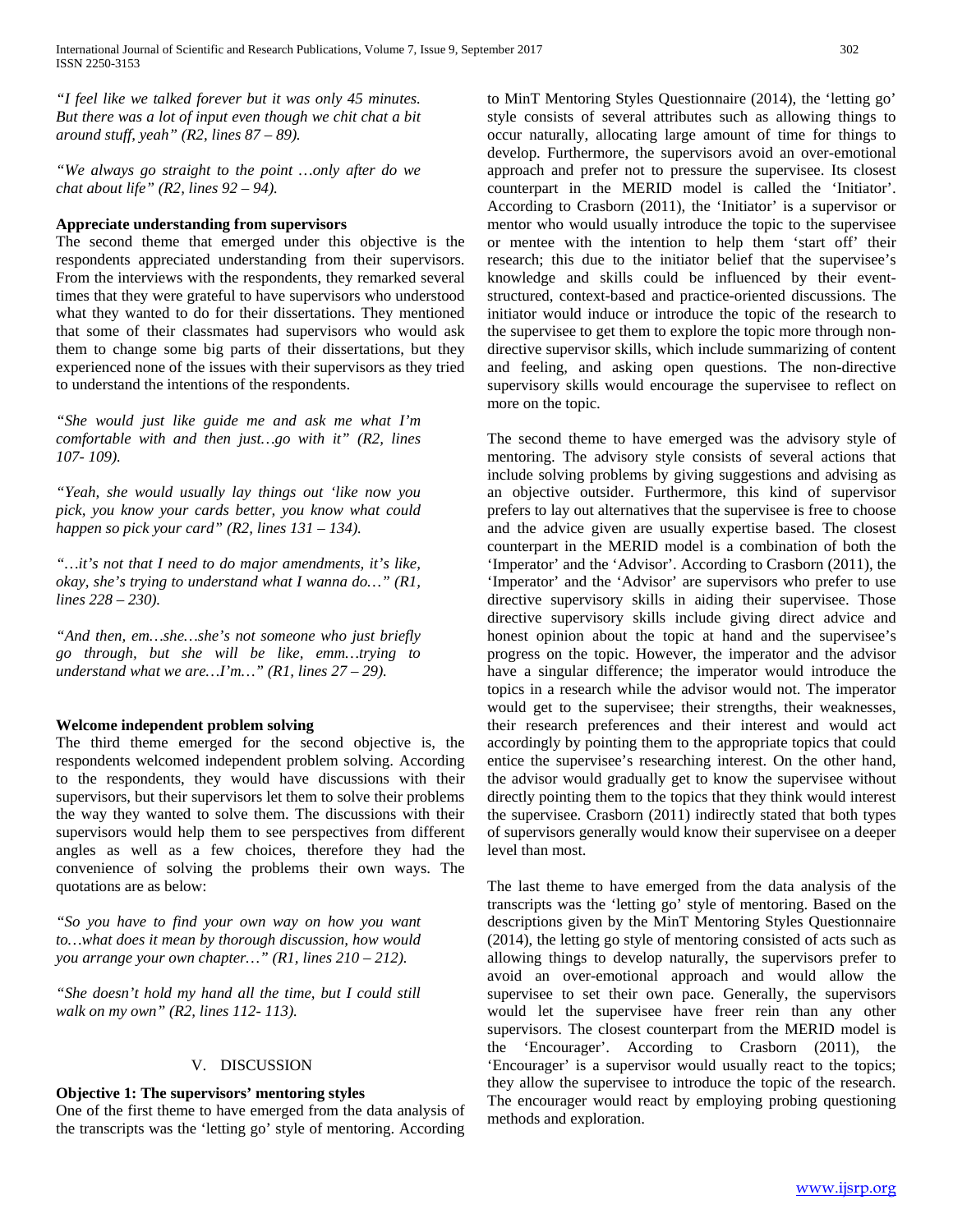## **Objective 2: The students' perspectives**

The first theme for this objective is that the respondents valued the discussions with their supervisors. According to the respondents, the discussions that they had with their supervisors helped them a lot in developing their ideas and the progress of their dissertations. Therefore, they preferred if the discussion time was fully utilized for discussions only and not to be interrupted with other activities. They regarded the discussions as important as they needed the feedback and information not only to improve their dissertation, but as opportunities to learn. Jones & Jowett (1997, cited in McKimm, Jollie, & Hatter, 2007) stated some benefits that could arise from the mentoring relationship and the discussion including the opportunities to close the learning gaps among each other, to be able to criticize and accept the critics given as well as for the mentee (or in this case study, the supervisee) to develop their knowledge, critical thinking and reflective skills. From this, we could see that not only the supervisees will learn from the supervisors through the discussions, the supervisors will also be able to learn something from the supervisee. When this happens (learning from each other) it is called a mutual practise(Woodd, 1997).

The discussions between the supervisor and supervisee also would enable the supervisee to learn when the supervisor deliberately ask stimulating and perceptive questions to the supervisee as well as let the supervisee to reflect deeply throughout the process (Woodd, 1997). This statement is proven when the first respondent of this study mentioned a few times in her interview that her supervisor would continuously asked questions regarding her work until she herself figured out that what she had written needed to be justified and supported more. Through the process of questioning by her supervisor, the first respondent was able to figure out that there were some things in her work that needed more research and revisions. This kind of discussions, even though the supervisor only asked questions instead of providing feedback allowed the respondents to think more and deeply regarding her work and this was the process that the respondents valued so much. The same applied to the second respondent, where his supervisor also did the same, asking questions not to seek for answers, but to get the respondent to think more and reflect upon their work.

The second theme to be discussed is the respondents' appreciation of understanding from their supervisors. Throughout the interviews with the respondents, they showed their gratitude towards their supervisors' understanding of their ideas and also their work. A study conducted by Bailey et al, (2016) on what are the ideal mentor prototype according to the mentees' perspectives showed that the students' ideal mentor prototype would be those who guide, understand and model ethical values throughout the mentoring relationship. This study showed that understanding is a characteristic that is valued in a mentor, and it will help the mentee to further put their trust in the mentor to help them to go through their ventures, no matter in what situations. The understanding of the supervisors are also needed in order to comprehend what the students are trying to achieve (Abiddin, 2006). Without understanding, the supervisors will not

be able to see what the intentions of the students are, and this may hinder the students' progress from being further developed.

Finally, the respondents welcomed independent problem solving instead of being provided direct solution on what to do to solve their problem. During the interview with the respondents, they mentioned that their supervisors let them to solve their own problems. However, the supervisors will first let them see their problems in several angles before they let the respondents to decide on their own. The way the supervisors let the respondents to deal with their own problems matched a model developed by Badley, (1989) which eventually helps the mentee to solve and manage their own problems. In his model, the mentees take part in solving the problems and finally able to be independent and not rely on their mentors as much. In this case study, both respondents have the opportunities to solve problems by themselves with guidance from their supervisors. As previously mentioned, the supervisors did not directly provide them solutions, but helped them to see their difficulties and complications in various perspectives so that the respondents would have clear perspectives before acting on their own. As McKimm, Jollie and Hatter (2007) stated, the mentoring should finally lead to the students' ability to be independent and autonomous, instead of being dependent on their mentors.

## VI. DISCUSSION

To conclude this case study, the mentoring styles of a supervisor will have effects towards the supervisee either in the supervisee's work or his or her own personal growth. The mentoring styles would either assist or hinder the supervisee's progress and this is among the issues that a supervisor needs to consistently monitor throughout the process. It is imperative for a supervisor to know what are the needs of the supervisee so that the supervisor would be able to develop the needs as they go along. While supervising a student, a supervisor also needs to know the importance of knowing which roles to play at different times.

Therefore, it could be said that a supervisor might play different roles in several occasions while mentoring and supervising the student. It is not definite that a supervisor should stay with one mentoring style at one time. Beside that, in a mentoring relationship between a supervisor and a supervisee, it is vital that both parties communicate each others' expectations in the process. Expectations need to be expressed by both parties so that the needs of both supervisor and supervisee will be able to be addressed and fulfilled. This is to ensure balance to exist within the process it will eventually contribute to the feelings of contentment and satisfaction in both parties.